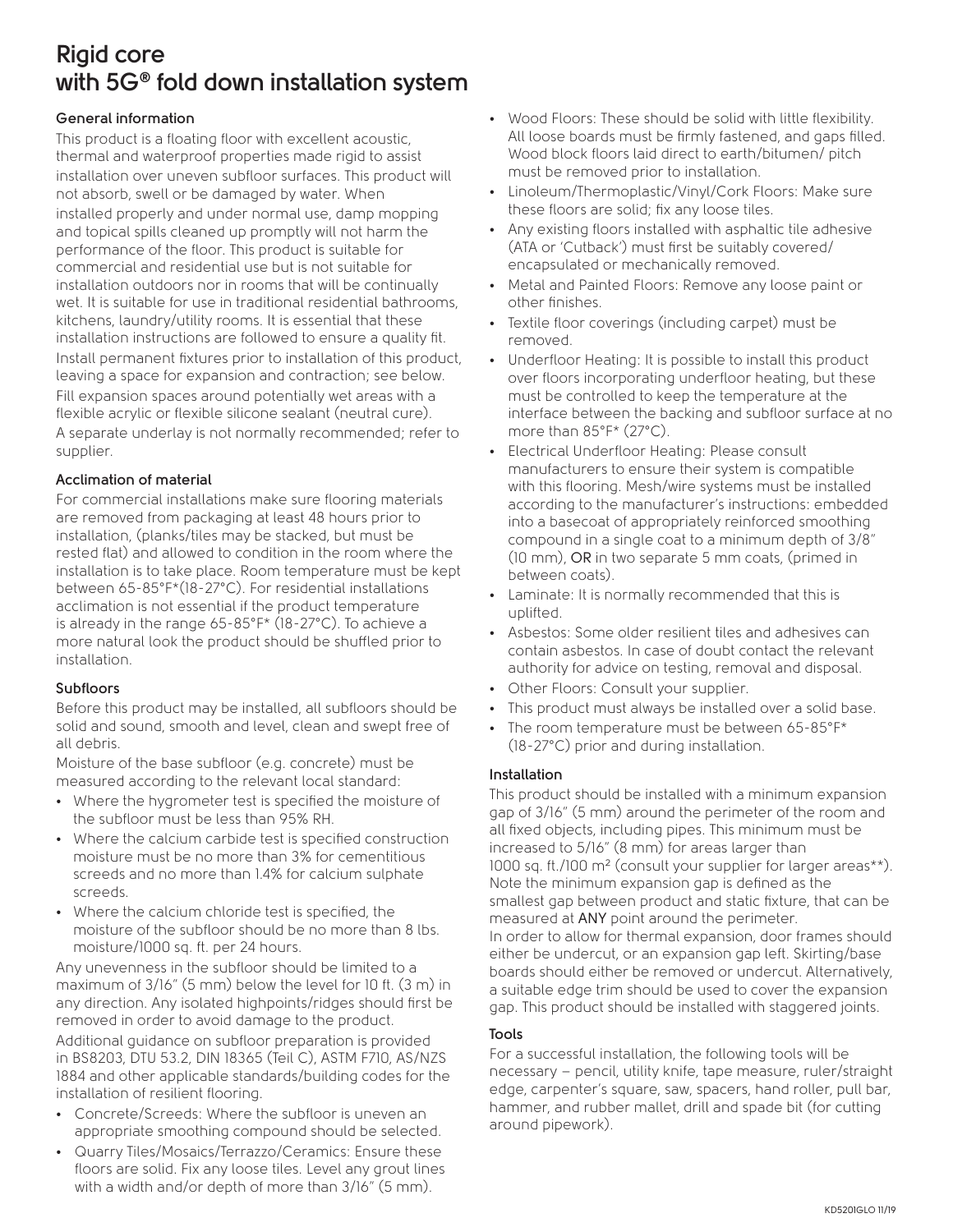#### **Exclusions**

Special care must be taken when installing this product in rooms that are exposed to large temperature fluctuations e.g. unheated rooms, sunrooms (conservatories) or direct sun through glass doors.

In these cases, a 3/8" (10 mm) expansion gap should be used. Adhesives are not normally recommended in the installation of this product.

- 1. Starting with a full plank/tile along the wall, calculate how many widths there are across the room. If this means there will be a row of narrow planks/tiles along the opposite wall, cut the first row accordingly. Install this product with the tongue side/cut edge facing the wall. Install 3/16" (5 mm) spacers between the plank/tile and wall (Fig. 1).
- 2. Install the first row, ensuring the short edges are clicked together (Fig. 2).
- 3. Using a knife and straight edge, cut the last piece of the row to size making sure that there is 3/16" (5 mm) gap between the end of the row and the wall.
- 4. Start the second row by clicking the tongue into the groove holding the plank at an angle (approximately 30°), then tap the plank/tile firmly into the groove of the first row. Install the next plank/tile by easing the tongue and groove together on the long side (Fig. 3). Tiles and planks should be installed 'off-set' such that four corners never meet (Fig. 3a and Fig. 3b).
- 5. Continue to install planks/tiles across the room until the row is complete using a hand roller to assist (Fig 4). Only if necessary, use a rubber mallet and an offcut of the product to gently tap the product together. A pull bar can be used to pull the product together around the edges of the room (Fig. 5).
- 6. Repeat steps 4 and 5 until the installation is complete.
- 7. Under door frames: If plank/tile cannot be lifted use an adapted tapping block (off-cut of material) and mallet to carefully tap the plank/tile together flat on the floor (Fig. 6).
- 8. When installing around corners/convex corners, or complex profiles, mark the shape on the plank/tile and cut using a saw.
- 9. Once the floor is installed, remove the spacers; sweep the floor with a soft brush. Fix the skirting/base boards or suitable edge trim (available from your local distributor) to cover the expansion gaps. These should be attached to the wall and not the floor, such that the product remains free to expand (Fig. 7 & 8).









minimum 200 mm between short ends.





Stone effect: Tiles should be fitted in a 'brick' pattern (off-set).







Fig. 4 Fig. 5 Fig. 6 Fig. 7 Fig. 8